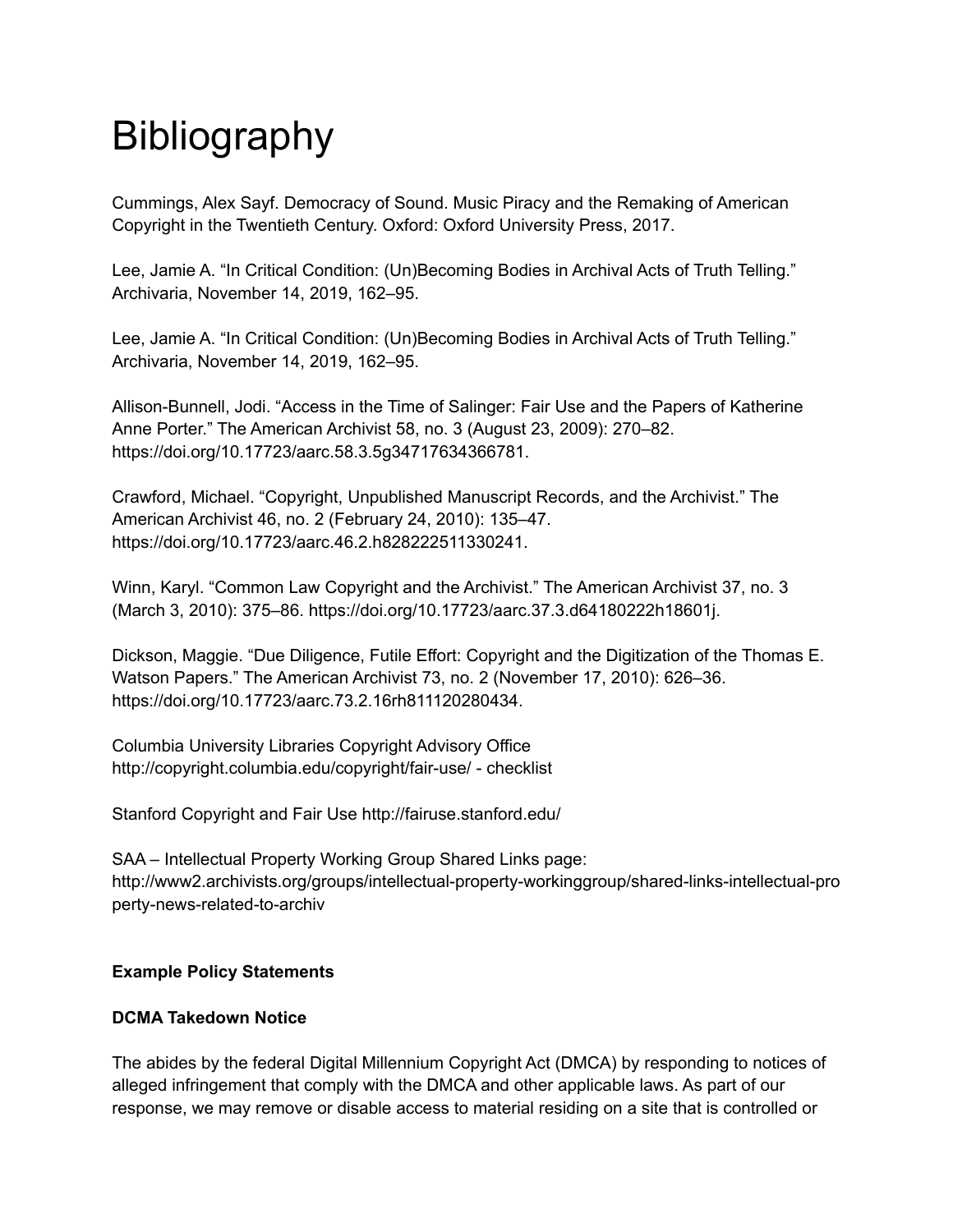operated by the Archives that is claimed to be infringing, in which case we will make a good-faith attempt to review and remove if appropriate materials accordance with the DMCA.

Notice of Infringing Material

To file a notice of infringing material on the Archives Site please provide a notification containing the following details:

Reasonably sufficient details to enable us to identify the work claimed to be infringed or, if multiple works are claimed to be infringed, a representative list of such works (for example: title, author, any registration or tracking number, URL);

Reasonably sufficient detail to enable us to identify and locate the material that is claimed to be infringing (for example a link to the page that contains the material);

Your contact information so that we can contact you (for example, your address, telephone number, email address);

A statement that you have a good faith belief that the use of the material identified in (2) is not authorized by the copyright owner, its agent, or the law;

A statement, under penalty of perjury, that the information in the notification is accurate and that you are authorized to act on behalf of the owner of the exclusive right that is alleged to be infringed.

Submit this information to The Archives.

# **Collection Statements**

### *Material is in Public Domain*

The Archives believes this material to be in the Public Domain. Materials in the public domain do not have any restriction on its use. The research is ultimately responsible for making the final determination of copyright status.

### *Institution Owns Copyright*

The Archives retains copyright ownership of these materials. Permission to reuse, publish, or reproduce the object beyond the bounds of Fair Use or other exemptions to copyright law must be obtained from the Archives. (Contact info for archives)

# *Institution Does Not Own Copyright*

The donor of the materials retains copyright ownership of this item. Permission to reuse, publish, or reproduce the object beyond the bounds of Fair Use or other exemptions to copyright law must be obtained from the donor. Contact the archives for information about contact the copyright holder.

# *Copyright Status is Unknown*